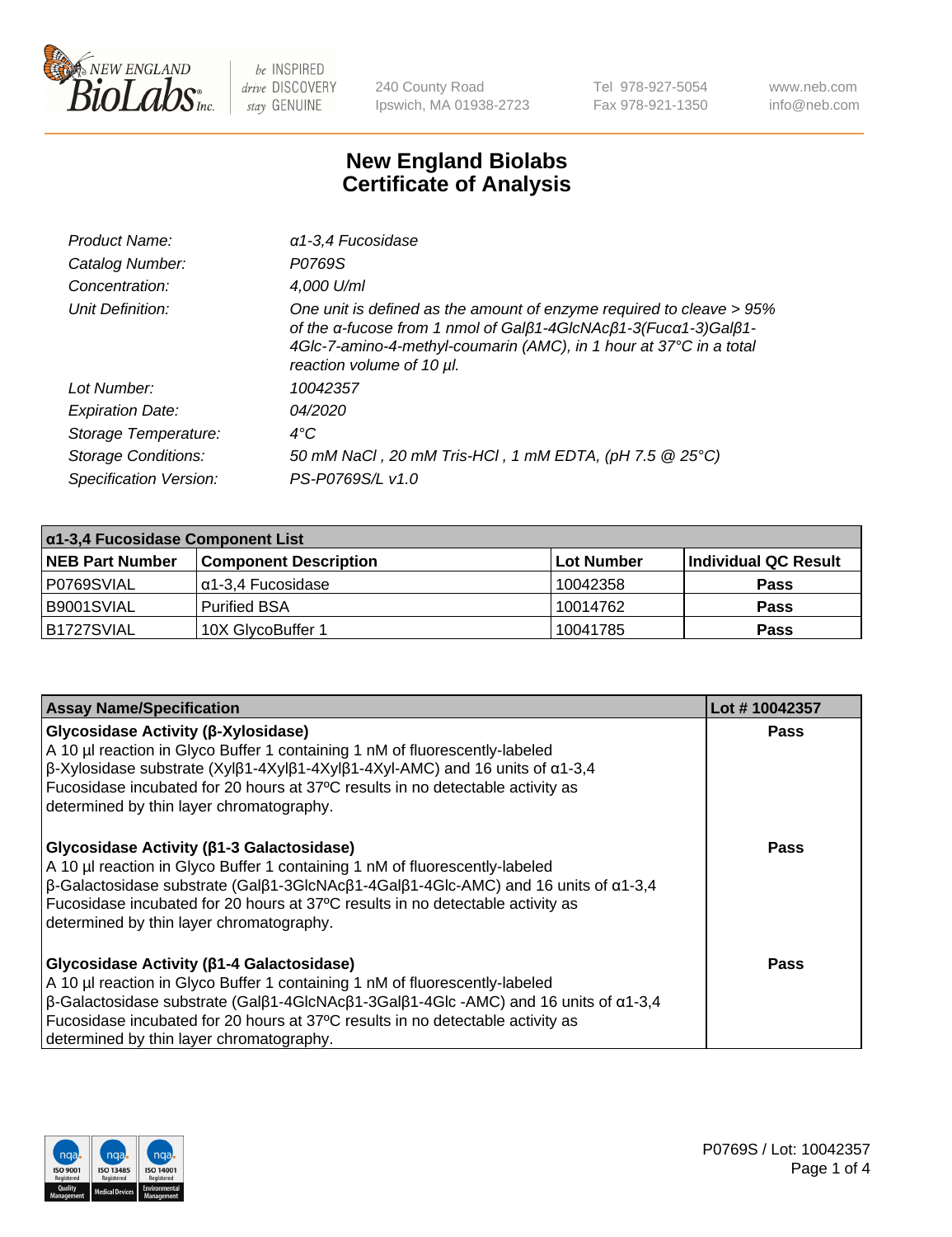

240 County Road Ipswich, MA 01938-2723 Tel 978-927-5054 Fax 978-921-1350

www.neb.com info@neb.com

| <b>Assay Name/Specification</b>                                                                                                                                                                                                                                                                                                                                                     | Lot #10042357 |
|-------------------------------------------------------------------------------------------------------------------------------------------------------------------------------------------------------------------------------------------------------------------------------------------------------------------------------------------------------------------------------------|---------------|
| <b>Protease Activity (SDS-PAGE)</b><br>A 20 µl reaction in 1X Glyco Buffer 1 containing 24 µg of a standard mixture of<br>proteins and a minimum of 40 units of $\alpha$ 1-3,4 Fucosidase incubated for 20 hours at<br>37°C, results in no detectable degradation of the protein mixture as determined by<br>SDS-PAGE with Coomassie Blue detection.                                | <b>Pass</b>   |
| Glycosidase Activity (β-N-Acetylglucosaminidase)<br>A 10 µl reaction in Glyco Buffer 1 containing 1 nM of fluorescently-labeled<br>$\beta$ -N-Acetylglucosaminidase substrate (GIcNAc $\beta$ 1-4GIcNAc $\beta$ 1-4GIcNAc-AMC) and 16 units of<br>α1-3,4 Fucosidase incubated for 20 hours at 37°C results in no detectable activity<br>as determined by thin layer chromatography. | Pass          |
| Glycosidase Activity (Endo F1, F2, H)<br>A 10 µl reaction in Glyco Buffer 1 containing 1 nM of fluorescently-labeled Endo F1,<br>F2, H substrate (Dansylated invertase high mannose) and 16 units of $\alpha$ 1-3,4<br>Fucosidase incubated for 20 hours at 37°C results in no detectable activity as<br>determined by thin layer chromatography.                                   | <b>Pass</b>   |
| <b>Glycosidase Activity (Endo F2, F3)</b><br>A 10 µl reaction in Glyco Buffer 1 containing 1 nM of fluorescently-labeled Endo F2,<br>F3 substrate (Dansylated fibrinogen biantennary) and 16 units of $\alpha$ 1-3,4 Fucosidase<br>incubated for 20 hours at 37°C results in no detectable activity as determined by<br>thin layer chromatography.                                  | <b>Pass</b>   |
| <b>Glycosidase Activity (PNGase F)</b><br>A 10 µl reaction in Glyco Buffer 1 containing 1 nM of fluorescently-labeled PNGase F<br>substrate (Fluoresceinated fetuin triantennary) and 16 units of $\alpha$ 1-3,4 Fucosidase<br>incubated for 20 hours at 37°C results in no detectable activity as determined by<br>thin layer chromatography.                                      | <b>Pass</b>   |
| Glycosidase Activity (α-Glucosidase)<br>A 10 µl reaction in Glyco Buffer 1 containing 1 nM of fluorescently-labeled<br>$\alpha$ -Glucosidase substrate (Glc $\alpha$ 1-6Glc $\alpha$ 1-4Glc-AMC) and 16 units of $\alpha$ 1-3,4 Fucosidase<br>incubated for 20 hours at 37°C results in no detectable activity as determined by<br>thin layer chromatography.                       | Pass          |
| Glycosidase Activity (a-N-Acetylgalactosaminidase)<br>A 10 µl reaction in Glyco Buffer 1 containing 1 nM of fluorescently-labeled<br>α-N-Acetylgalactosaminidase substrate (GalNAcα1-3(Fucα1-2)Galβ1-4Glc-AMC) and 16<br>units of a1-3,4 Fucosidase incubated for 20 hours at 37°C results in no detectable<br>activity as determined by thin layer chromatography.                 | <b>Pass</b>   |

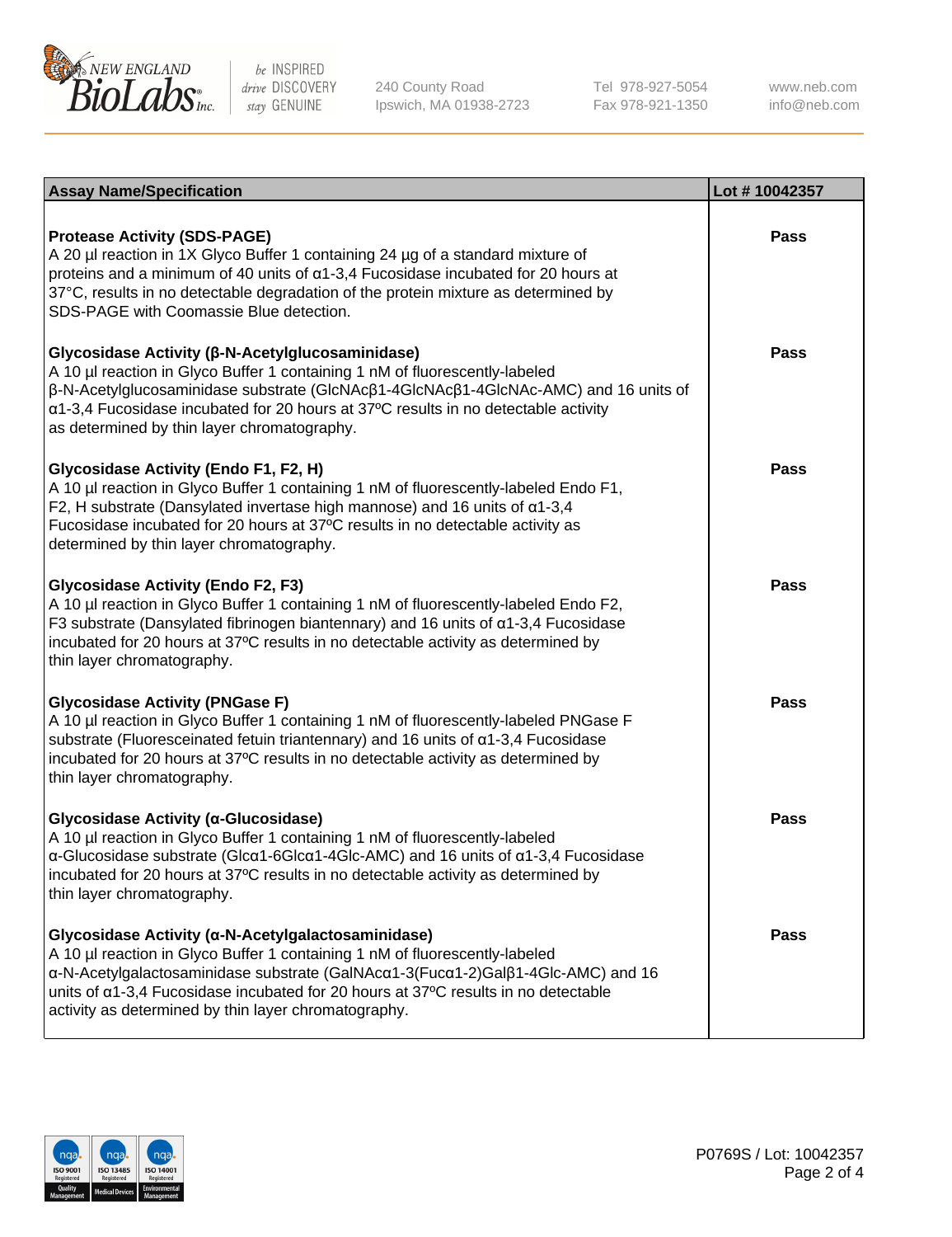

240 County Road Ipswich, MA 01938-2723 Tel 978-927-5054 Fax 978-921-1350

www.neb.com info@neb.com

| <b>Assay Name/Specification</b>                                                                                                                                                                                                                                                                                                                                                    | Lot #10042357 |
|------------------------------------------------------------------------------------------------------------------------------------------------------------------------------------------------------------------------------------------------------------------------------------------------------------------------------------------------------------------------------------|---------------|
| Glycosidase Activity (α-Neuraminidase)<br>A 10 µl reaction in Glyco Buffer 1 containing 1 nM of fluorescently-labeled<br>α-Neuraminidase substrate (Neu5Acα2-3Galβ1-3GlcNAcβ1-3Galβ1-4Glc-AMC) and 16 units<br>of α1-3,4 Fucosidase incubated for 20 hours at 37°C results in no detectable<br>activity as determined by thin layer chromatography.                                | <b>Pass</b>   |
| Glycosidase Activity (a1-2 Fucosidase)<br>A 10 µl reaction in Glyco Buffer 1 containing 1 nM of fluorescently-labeled<br>$\alpha$ -Fucosidase substrate (Fuc $\alpha$ 1-2Gal $\beta$ 1-4Glc-AMC) and 16 units of $\alpha$ 1-3,4 Fucosidase<br>incubated for 20 hours at 37°C results in no detectable activity as determined by<br>thin layer chromatography.                      | Pass          |
| Glycosidase Activity (α1-3 Galactosidase)<br>A 10 µl reaction in Glyco Buffer 1 containing 1 nM of fluorescently-labeled<br>α-Galactosidase substrate (Galα1-3Galβ1-4GlcNAc-AMC) and 16 units of α1-3,4<br>Fucosidase incubated for 20 hours at 37°C results in no detectable activity as<br>determined by thin layer chromatography.                                              | <b>Pass</b>   |
| Glycosidase Activity (α1-3 Mannosidase)<br>A 10 µl reaction in Glyco Buffer 1 containing 1 nM of fluorescently-labeled<br>α-Mannosidase substrate (Manα1-3Manβ1-4GlcNAc-AMC) and 16 units of α1-3,4 Fucosidase<br>incubated for 20 hours at 37°C results in no detectable activity as determined by<br>thin layer chromatography.                                                  | <b>Pass</b>   |
| Glycosidase Activity (a1-6 Galactosidase)<br>A 10 µl reaction in Glyco Buffer 1 containing 1 nM of fluorescently-labeled<br>α-Galactosidase substrate (Galα1-6Galα1-6Glcα1-2Fru-AMC) and 16 units of α1-3,4<br>Fucosidase incubated for 20 hours at 37°C results in no detectable activity as<br>determined by thin layer chromatography.                                          | <b>Pass</b>   |
| Glycosidase Activity (α1-6 Mannosidase)<br>A 10 µl reaction in Glyco Buffer 1 containing 1 nM of fluorescently-labeled<br>$\alpha$ -Mannosidase substrate (Man $\alpha$ 1-6Man $\alpha$ 1-6(Man $\alpha$ 1-3)Man-AMC) and 16 units of $\alpha$ 1-3,4<br>Fucosidase incubated for 20 hours at 37°C results in no detectable activity as<br>determined by thin layer chromatography. | <b>Pass</b>   |
| Glycosidase Activity (β-Mannosidase)<br>A 10 µl reaction in Glyco Buffer 1 containing 1 nM of fluorescently-labeled<br>$\beta$ -Mannosidase substrate (Man $\beta$ 1-4Man $\beta$ 1-4Man-AMC) and 16 units of $\alpha$ 1-3,4 Fucosidase<br>incubated for 20 hours at 37°C results in no detectable activity as determined by<br>thin layer chromatography.                         | Pass          |
| Glycosidase Activity (β-N-Acetylgalactosaminidase)                                                                                                                                                                                                                                                                                                                                 | <b>Pass</b>   |